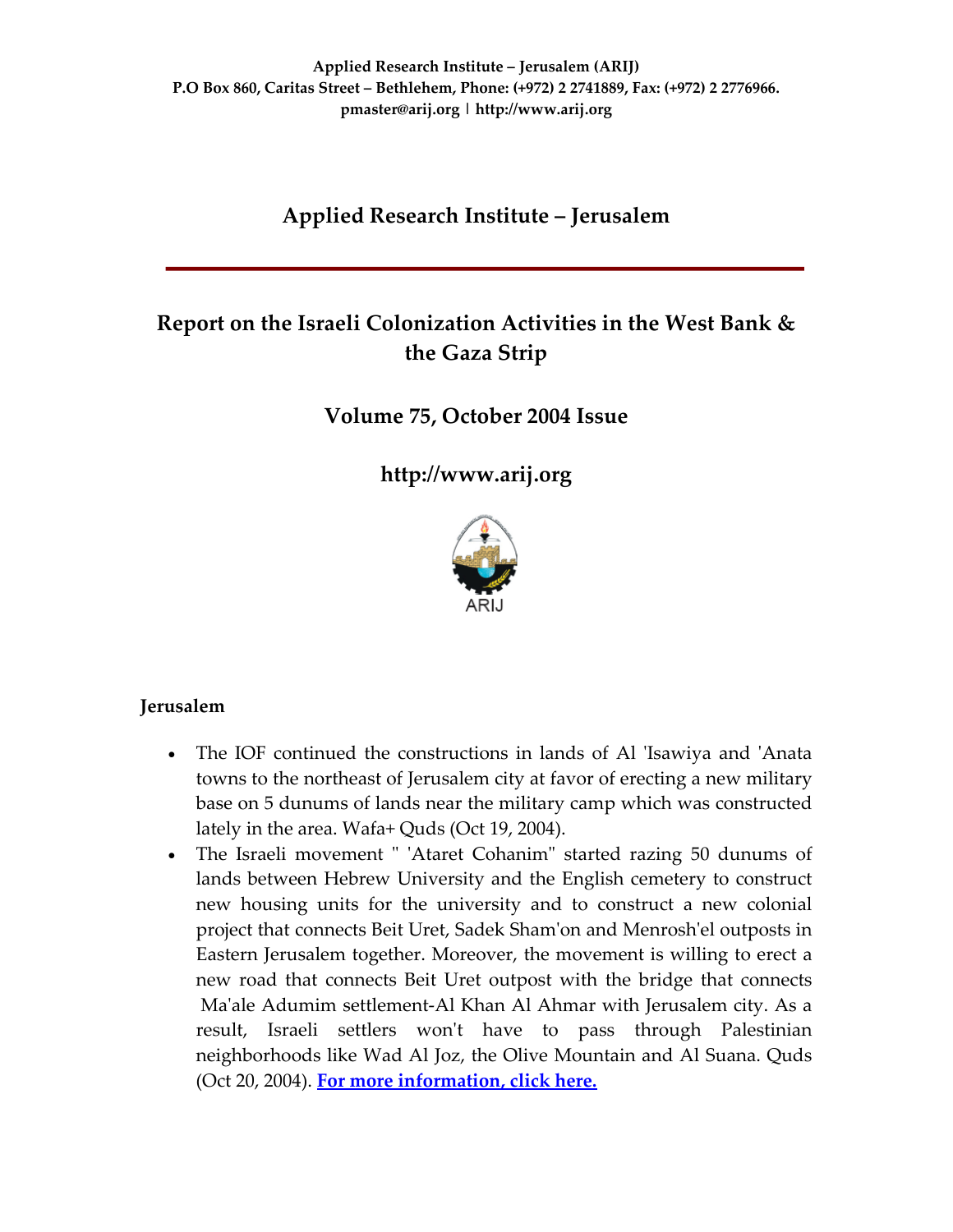- An Israeli Housing Ministry official said invitations to bid on construction had been announced for 143 new apartments in the Karnei Shomron settlement in the northern West Bank and 180 in Givat Zeev near Jerusalem. China daily (Oct 24, 2004).
- The IOF notified 17 families in Abu Dis city living close to Cliff hotel to evacuate their houses, preparing them for demolition. It is worth mentioning that some of the residents are Jerusalem ID holders. Quds (Oct 26, 2004). **For more [information,](http://www.poica.org/editor/case_studies/view.php?recordID=393) click here..**



- Jerusalem municipality planned to construct a new neighborhood "Kadmat Zion" of 281 housing units on a hill top in Umm Al Zarazir area (Block 4) in Abu Dis. Lands belong to ʹAyad and Qraiʹ families. Quds (Oct 28, 2004). **For more [information,](http://www.poica.org/editor/case_studies/view.php?recordID=393) click here..**
- Jerusalem municipality issued an order to demolish a room of the house owned by Mariam Yousef Al Tawel in Silwan neighborhood by the 20th of December 2004, under the pretext of not being licensed. The municipality also charged her a penalty of NIS 8000 and ordered her to get a license during this period of time or else she'll have her house demolished along with a penalty of NIS 15,000. Not forgetting to mention that this is not the first time the IOF demolish her house. Quds (Oct 27, 2004).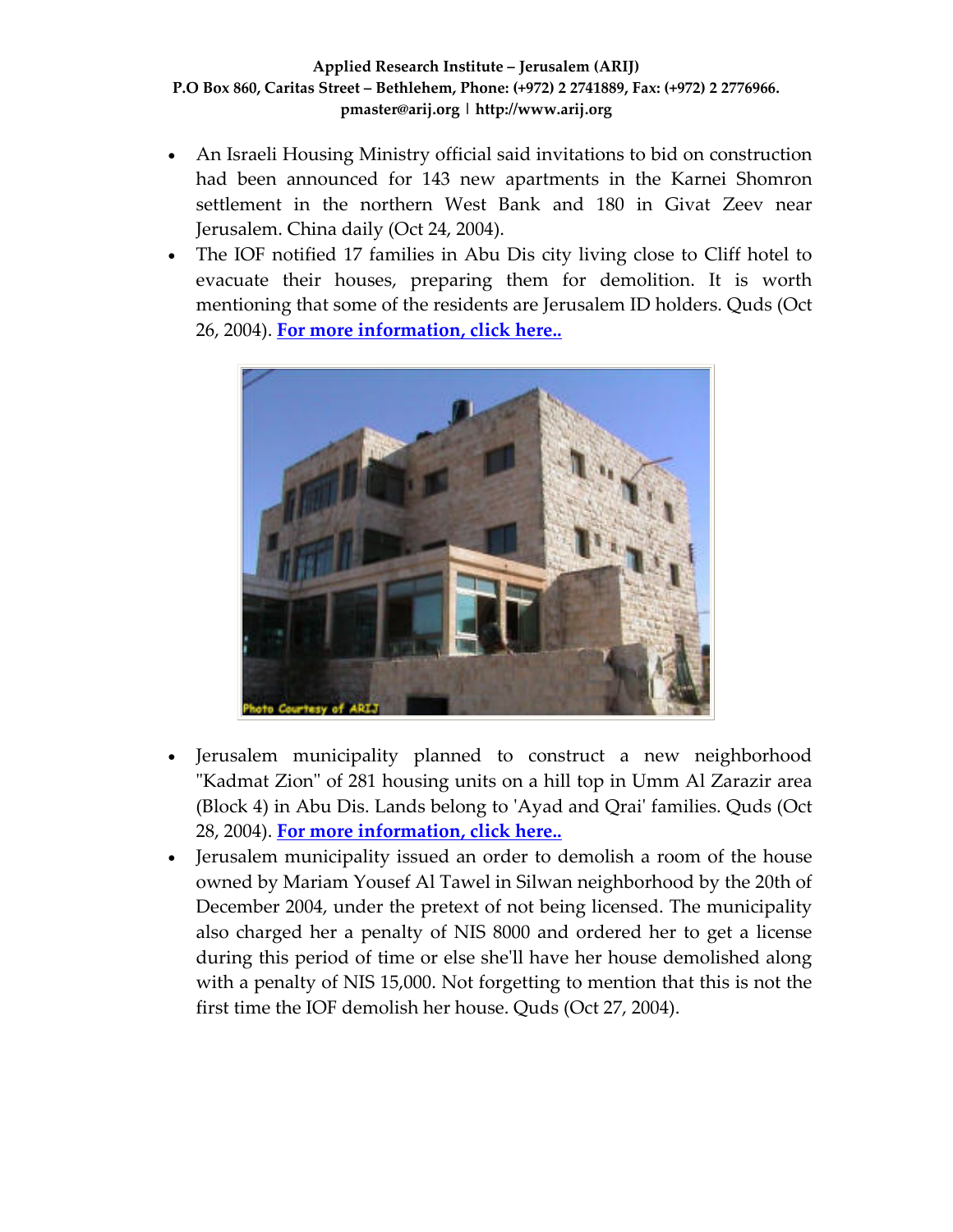# **Qalqiliyia**

- The IOF hindered Kafr Qadum land owners in Qalqiliya district from accessing their 3000 dunums of lands for Olive harvest. Quds (Oct 1, 2004).
- The IOF demolished two Palestinian houses in Qalqiliya city owned by Muhammad Mustafa Darwesh Dura and Sameh Shwaky. Arabynet+ Wafa (Oct 21, 2004).

### **Gaza**

- The IOF erected a new military base in Tel Al Za'tar area to the north of Jabalya camp. Wafa (Oct 1, 2004).
- The Israeli troops staged into the middle of Gaza, uprooted hundreds of Olive and Citrus trees owned by Al Laham and Bashir families. Quds (Oct 1, 2004).
- The IOF partially demolished the presidential palace in Beit Hanun passage to the north of Gaza Strip. Wafa (Oct 1, 2004). .
- The Israeli bulldozers razed several numbers of dunums cultivated with Olive Trees around Beit Hanun passage to the north of the Strip. Lands belong to Abu Jarad family. Wafa (Oct 1, 2004).
- The IOF constructed a new military watch point in Talet Qlabu east of Beit Lahya city north of the Strip and supplied it with Cameras and military equipments. Wafa (Oct 2, 2004).
- The IOF took over the house of 'Ali Abu Jarad in Al Sika Street to the west of Beit Hanun and turned it into military post and demolished the wall that surrounds the house; whereby, the IOF partially demolished the house of Wael Al Basyoni in the same area, forcing all dwellers to evacuate the houses under the threat of weapons. Wafa (Oct 2, 2004).
- The IOF razed agricultural lands cultivated with Olive trees and Fruit west of Salah Al Din Street to the north of Gaza Strip. Lands belong to: 'Ali Al Ranand Issa Hamuda. Wafa (Oct 2, 2004).
- The Israeli bulldozers razed 10 dunums of agricultural lands cultivated with Citrus trees owned by Al 'Aklouk family. Wafa (Oct 2, 2004).
- The IOF demolished three houses, of which two are composed of two floors located to the east of Jabalya refugee camp north of the Strip. Houses belong to 'Ali Salem Al Manay'a, 'Abed El Hadi Dhaher and Omar Salem Abu Jarad, displacing more than 50 dwellers without giving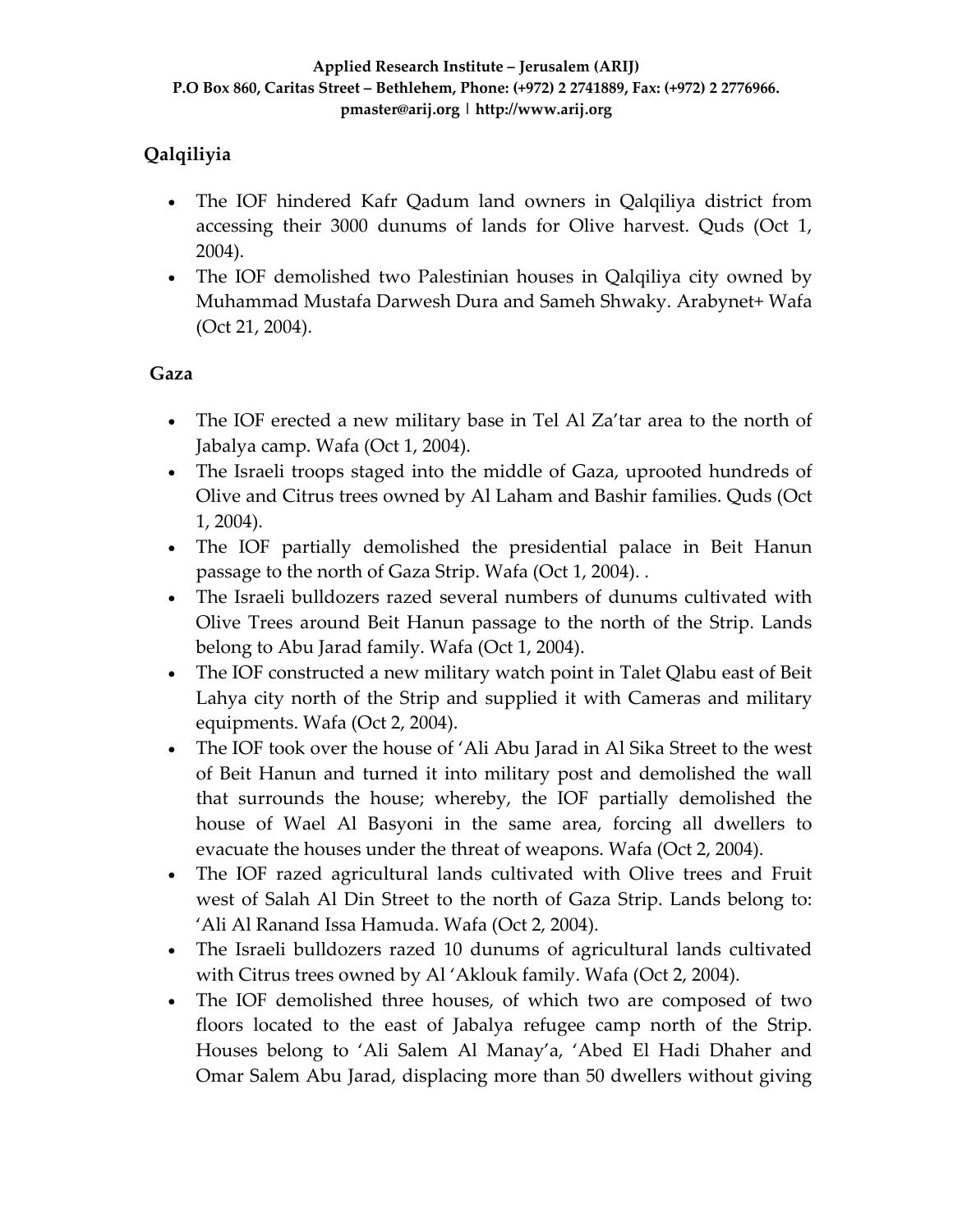them any chance to salvage any of their belongings. Moreover, the IOF demolished Al Bukhary Mosque in the area. Wafa+ Quds (Oct 2, 2004).

- The IOF erected a new military base between Al Sika and Al Sultan 'Abed El Hamid Streets west of Beit Hanun city and supplied it with military equipments. Wafa (Oct 3, 2004).
- The IOF demolished without pre-notification the house of 'Aref Al Za'anin in Al Sika Street to the west of Beit Hanun city and turned it into a heap of rubble, displacing 9 people. Wafa (Oct 3, 2004).
- The IOF demolished several numbers of houses in Tel Al Za'tar area north of Jabalya camp; among the houses the following were known: Abu El Jedyan, Al Kahlout and Abu Kas families. Wafa (Oct 3, 2004).
- The Israeli troops completely demolished 30 commercial stores near Beit Hanun passage north of the Strip and turned them into a heap of rubble. Wafa (Oct 3, 2004.
- The IOF demolished a kinder garden near Al Bashir Mosque in Tel Al Za'tar and belong to Jaber Abu 'Okal, in addition to a sewing factory owned by Al Kahlout family and razed the wall that surrounds the house of Thabit family along with a green house cultivated with Citrus and Olive trees owned by Mas'oud family. Wafa (Oct 3, 2004).
- The Israeli bulldozers razed the wall that surrounds the house of Martyr Fadi Al Za'anin and also razed the surrounded agricultural lands cultivated with Citrus trees in Zamo Street south of Beit Hanun city. Wafa (Oct 3, 2004).
- The Israeli Forces erected 6-9 Km width security zone north of the Strip under the pretext of preventing Palestinian militants from shelling Qasam rockets on the Israeli settlements. Quds (Oct 3, 2004).
- The Israeli bulldozers razed 30 dunums of lands planted with Almonds to the north of Gaza International Airport southeast of Gaza district. Lands belong to Abu Isnaneh and Al Deyari families. Wafa+ Al Ayam (Oct 3, 2004).
- The IOF demolished the wall that surrounds the house of Yunis Al Luh located to the north of Kfar Darum settlement. Al Ayam (Oct 3, 2004).
- The IOF partially demolished five houses with more than 10 sheep farms in 'Ireba village facing Morag settlement to the north of Rafah district. Al Ayam (Oct 3, 2004).
- The IOF shelled on a handicapped rehabilitation building in Abraj Al 'Awda to the east of Beit Lahya city north of the Strip and caused severe damages to the building. Wafa (Oct 4, 2004).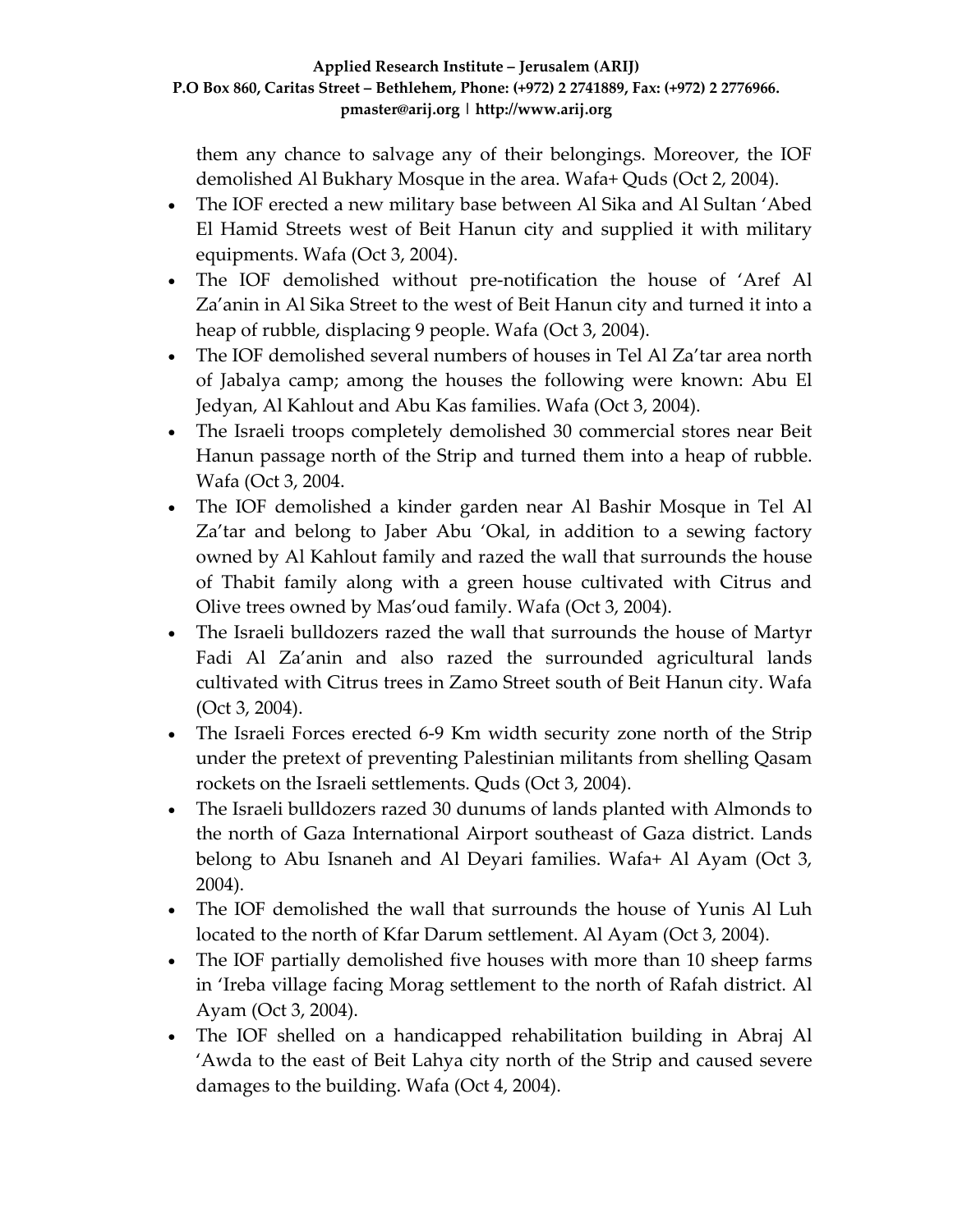- The IOF took over the house of Majed Al Osath in Al Sudaniya area northwest of Gaza city and transferred it into military post. Wafa (Oct 4, 2004).
- The IOF took over the house of Abu Sabri Al Jamal in Al Sika Street in the northern entrance of Jabalya refugee camp and turned it into military watch point. Wafa (Oct 4, 2004).
- The IOF took over the house of Suleiman Abu Maghaseb in Abu El 'Ajen area to the south of Deir El Balah district in the middle of the Gaza Strip and transferred it into military post. Wafa (Oct 4, 2004).
- The IOF breached all the international laws by shelling on Balsam hospital near Abraj El 'Awda to the north of Gaza district, causing severe damages to the properties. It is worth mentioning that this is the second time the IOF shell on this hospital. Wafa (Oct 4, 2004).
- The Israeli bulldozers staged "under heavy barrage of gunfire" into Abu Jeba area to the east of Gaza city and razed vast areas of agricultural lands. Wafa (Oct 4, 2004).
- The IOF demolished the house of Khaled Yousef Al Za'anin and razed 3 dunums of his land cultivated with Olive trees east of Beit Hanun city north of the Gaza Strip. Wafa (Oct 5, 2004).
- The IOF demolished two houses east of Beit Lahya owned by Muhammad and Ahmad Mtayr and another four houses in Tel El Za'tar area near Jabalya camp owned by the families of 'Abed Rabou, Al Bayari, Al Jamal and Stayh in addition to another house in Al Sika Street to the east of Jabalya camp owned by Abu Rukba family. Quds (Oct 5, 2004).
- The Israeli bulldozers razed Qleibu hilltop to the northeast of Jabalya camp north of the Strip, causing damages to the nearby houses. Wafa (Oct 5, 2004).
- The IOF notified residents from Al Astal and Hijazy families to evacuate their houses preparing them for demolition under the pretext of being close to Gane Tal settlement. Wafa (Oct 5, 2004).
- The IOF incurred into Al Shaga'iya neighborhood to the east of Gaza city and forced Marshoud family to evacuate their house under the threat of weapons and surrounded the area with military tanks and bulldozers. Al Ayam (Oct 5, 2004).
- The IOF razed the houses of Al Zawar'a and Abu Hashesh families east of El Sheikh Zaied city in Tel Al Za'tar neighborhood. Al Ayam (Oct 5, 2004).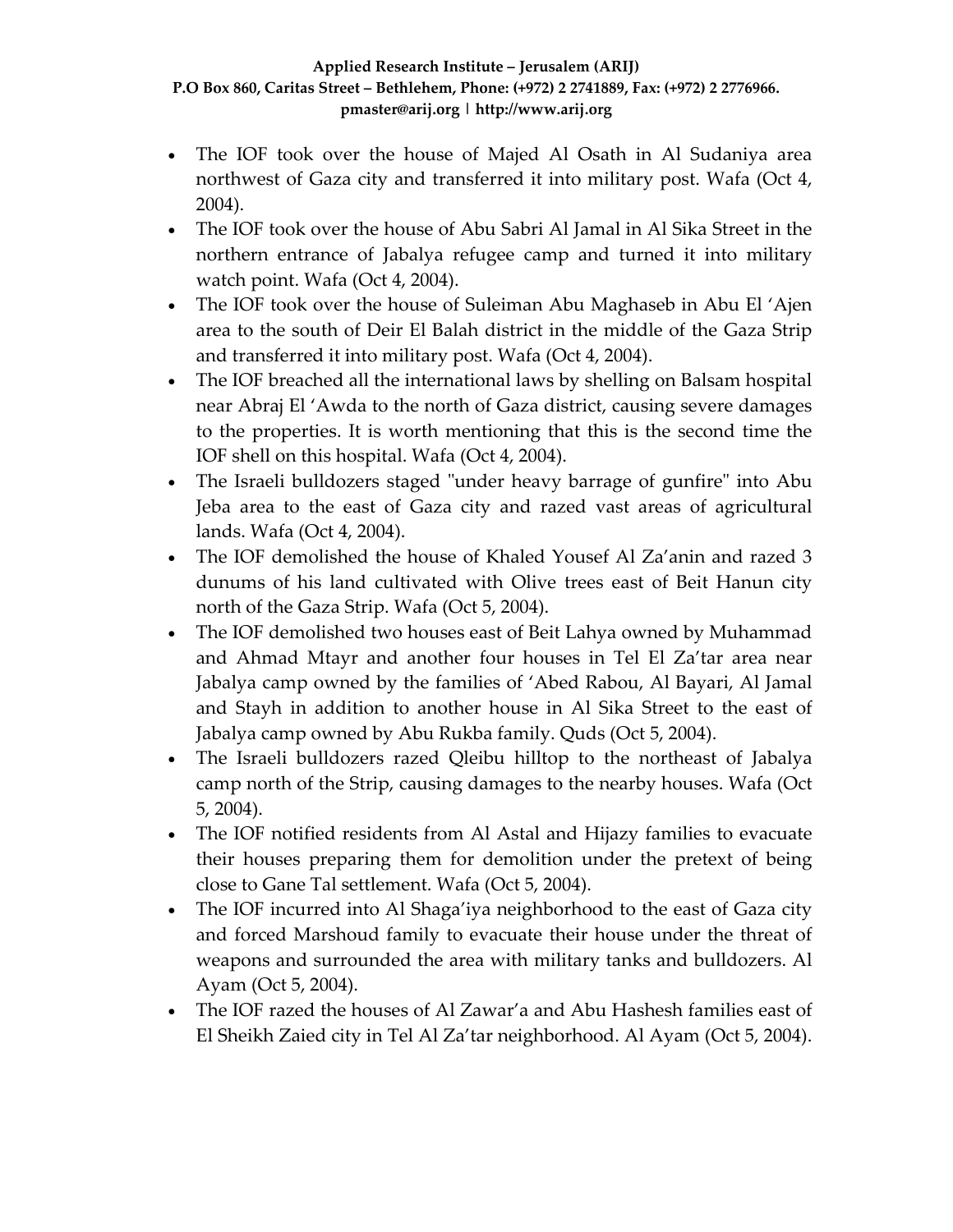- The Israeli bulldozers razed several numbers of agricultural lands owned by Felfel family in Beit Lahya town to the north of the Strip. Wafa (Oct 6, 2004).
- The IOF incurred into the south of Beit Hanun town north of the Strip and razed vast areas of lands and erected new military base in the area. Wafa (Oct 6, 2004).
- The IOF took over the three-storey house of 'Adnan Salem Al Kafarneh in Beit Hanun town and transformed it into military post. Wafa (Oct 6, 2004).
- The IOF dynamited with heavy explosive devices the three-storey house of Ibrahim Hijazy in Al Rabawat Al Gharbiya area in Khan Yunis district after forcing all dwellers to evacuate it under the threat of weapons. Wafa (Oct 6, 2004).
- The IOF partially demolished the house of Ahmad Hussein Odeh and razed his 20 dunums of lands cultivated with Citrus trees in Beit Hanun city. Wafa (Oct 6, 2004).
- The IOF planted dynamited the two-storey house of Fuad Al Shobaky in Beit Hanun city with heavy excessive devices and dynamited it. Wafa (Oct 6, 2004).
- In a report issued by the Israeli Information center for human rights "B'tsalem" assured that since the beginning of the Israeli incursion in the northern Gaza, the IOF completely demolished more than 55 houses and another 50 were severely damaged. Quds (Oct 6, 2004).
- The IOF demolished a building near Erez checkpoint claming that Palestinian militant's were firing from it towards the Israeli forces. Arabynet (Oct 6, 2004).
- The IOF demolished 4 houses in Al Satr El Gharby area to the northwest of Khan Yunis city which belong to Al Astal family, displacing 40 dwellers. Moreover the Israeli bulldozers razed 50 dunums of lands cultivated with Olives and Palms which belong to Al Astal and Agha families. Wafa (Oct 6, 2004).
- The IOF took over the twelfth residential building in El Sheikh Zaied city to the east of Beit Lahya city which belongs to Habub family and transferred it into military watch point. Wafa (Oct 6, 2004).
- The IOF demolished the industrial workshop in Jabalya town which belongs to Hasoneh family and is located behind Al Refa'i School which was also severely damaged. Wafa (Oct 6, 2004).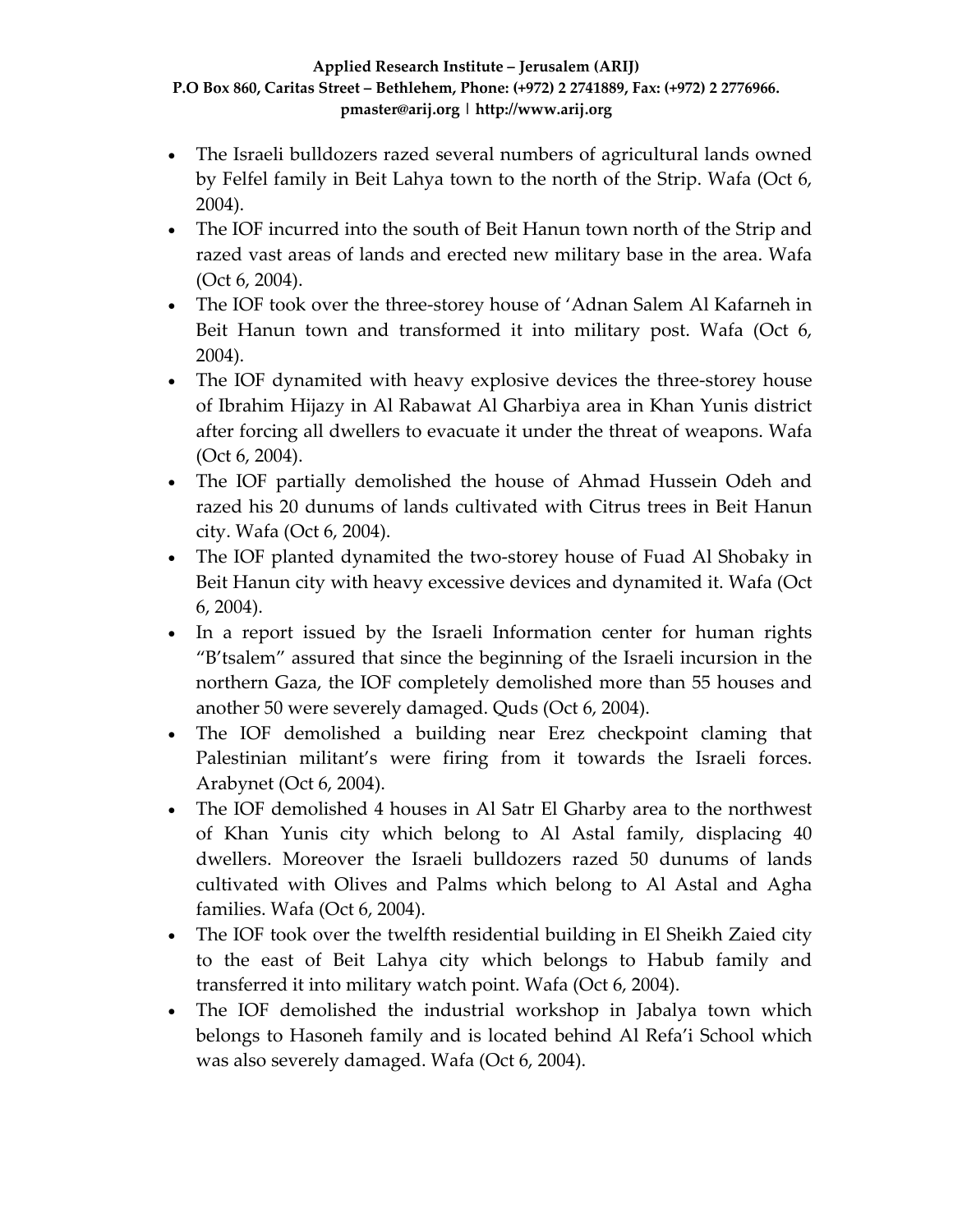- The IOF demolished the house of Nasar Al Flit south of Deir El Balah city without giving the dwellers any chance to salvage any of their possessions. Wafa (Oct 7, 2004).
- The IOF notified residents of 4 houses in Al Mahata area in the middle of Gaza Strip of their intentions to demolish their houses, if so 50 dwellers will be displaced. Arabs48 (Oct 7, 2004).
- The Israeli bulldozers razed several numbers of dunums cultivated with Citrus trees and belong to Rajab and Al Masri families. Moreover, the IOF razed two houses in Qleibu area owned by 'Aref and 'Atef Al Dahnun. Quds (Oct 7, 2004).
- The house of Saber Abu Frah was severely damaged by the IOF in Jabalya camp; In addition the farm of Abu Shubak family was burned in Al Anwar neighborhood due to the heavy shelling the area received. Quds (Oct 7, 2004).
- The IOF demolished several numbers of houses in Tel El Za'tar area in Abu Hasera land whereby, Jabalya youth club was also demolished by the IOF in the same area. Quds (Oct 7, 2004).
- The Israeli troops razed tens of dunums of lands owned by Na'im, Abu Odeh and Sa'adat families in Beit Hanun town, whereby the houses of Bashir Sa'adat, Deeb Na'im and another house owned by Al 'Za'anin family were demolished. In addition the IOF razed the house of Sha'ban Qarmut north of the city. Quds (Oct 7, 2004).
- The IOF completely demolished 7 houses in Al Rabawat Al Gharbiya area to the north of Khan Yunis, displacing 75 dwellers, razed 15 plastic houses and 100 dunums of agricultural lands. Houses belong to: Qasem Al Bihary, Bilal 'Bayed, Samer Abu T'ameh, Khaled Al 'Azazy, Isma'il Al Astal, Hussein Al 'Adeny and Maher Saqer. Al Ayam (Oct 7, 2004).
- The IOF demolished the two-storey under construction house of Riyad Sa'adat near Salah El Din Street west of Beit Hanun city and took over the house of Fathi Al Za'anin in the area turning it into military post. Quds (Oct 8, 2004).
- The IOF demolished the house of Martyr Fadi Al Za'anin in Beit Hanun city north of the Strip. Wafa (Oct 9, 2004).
- The IOF incurred into Al Mugraqa area to the south of Gaza city and razed tens of dunums of agricultural lands cultivated with Citrus trees owned Al Ris family. Wafa (Oct 9, 2004).
- The IOF demolished the house of Diab Al D'afy in She'sha'a area in Tel El Za'tar neighborhood to the northeast of Jabalya camp and razed vast areas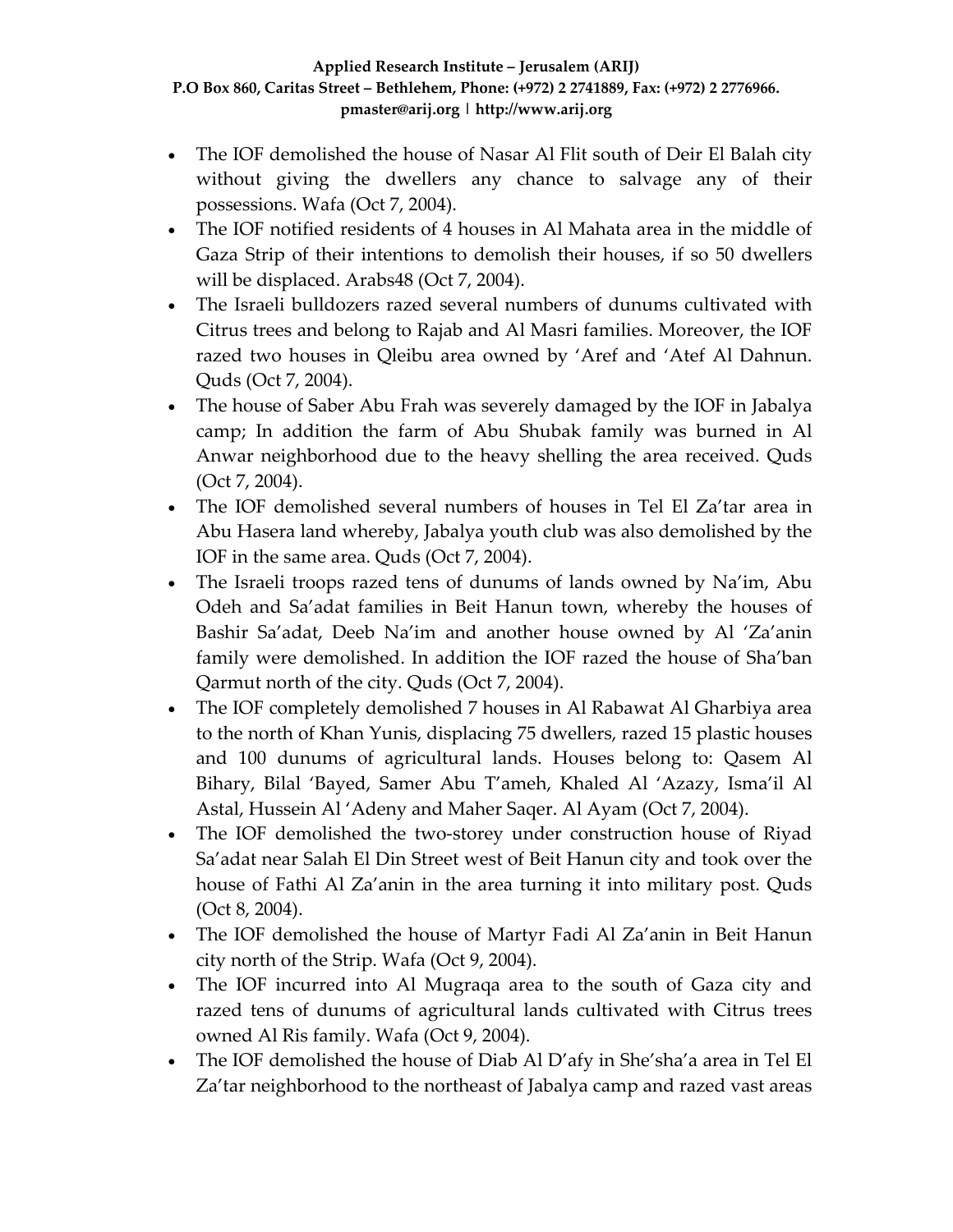of agricultural lands inside the neighborhood and owned by 'Abed Rabou family. Quds (Oct 9, 2004).

- The IOF shelled on the western part of Naser hospital to the west of Khan Yunis city, causing sever damages to the building. Wafa (Oct 10, 2004).
- The IOF demolished tens of houses in 'Ireba area to the northwest of Rafah district. Among the houses, the following were known: Ibrahim Ahmad Al Tarabin, 'Abed El Salam El Tarabin, Suleiman 'Eid Al 'Arjany, Muhammad 'Eid Al 'Arjany, Salim Salameh El Tarabin, Salimeh 'Eiyada Abu Samhadana, 'Ayad 'Atta Allah Al 'Arjany, Ghanema 'Abed al Tarabin, Suleiman Salameh Al Tarabin, Ghanim 'Eid Al 'Arjany, 'Eid Salem Al 'Arjany, Walid Wasfi Abu Samhadana, Farhana Farid Abu Samhadana and Deeb Odeh Abu Samhadana. Moreover the Israeli bulldozers razed vast areas of lands in the same area owned by families of Abu Khetla, Abu 'Ajala, Fugu and Dahlez. Wafa (Oct 10, 2004).
- The IOF put fire into the first floor of the four-storey house of 'Atta Kamal Al Shenbary in Beit Hanun town after forcing all dwellers to evacuate it under the threat of weapons. Wafa (Oct 10, 2004).
- The Israeli helicopters shelled on houses in Al Khulafa El Rashidin area to the east of Jabalya refugee camp and caused the demolition of tens of houses. Among the houses, the house of Al 'Ajramy family was known. Wafa (Oct 10, 2004).
- The IOF took over the house of Jihad Jamel Hamad located between Al Sika and Gaza Streets in Beit Hanun city and transformed it into military post. In addition the Israeli bulldozers razed of about 20 dunums of agricultural lands owned by the families of Al Basuny, Hamad Al Za'anin and Rushdy. Wafa+ arabs48 (Oct 10, 2004).
- The IOF partially demolished a house in Rafah city to the south of the Strip on the Palestinian‐Egyptian borders, causing severe loses. Wafa (Oct 10, 2004).
- The IOF shelled on Al Khulafa El Rashidin Mosque east of Jabalya camp and put fire in its library. Quds (Oct 11, 2004).
- The IOF incurred into Beit Lahya city and destroyed three nurseries cultivated with Citrus and constructed on 8.5 dunums of lands and owned by Hassan 'Abed Yousef Al Masri along with another 12 dunums cultivated with Olive trees. Quds (Oct 12, 2004).
- The Israeli bulldozers razed vast areas of agricultural lands cultivated with Olives in Salah El Din Street in Deir El Balah which belong to Misbah family, whereby 20 dunums of land cultivated with Vegetables were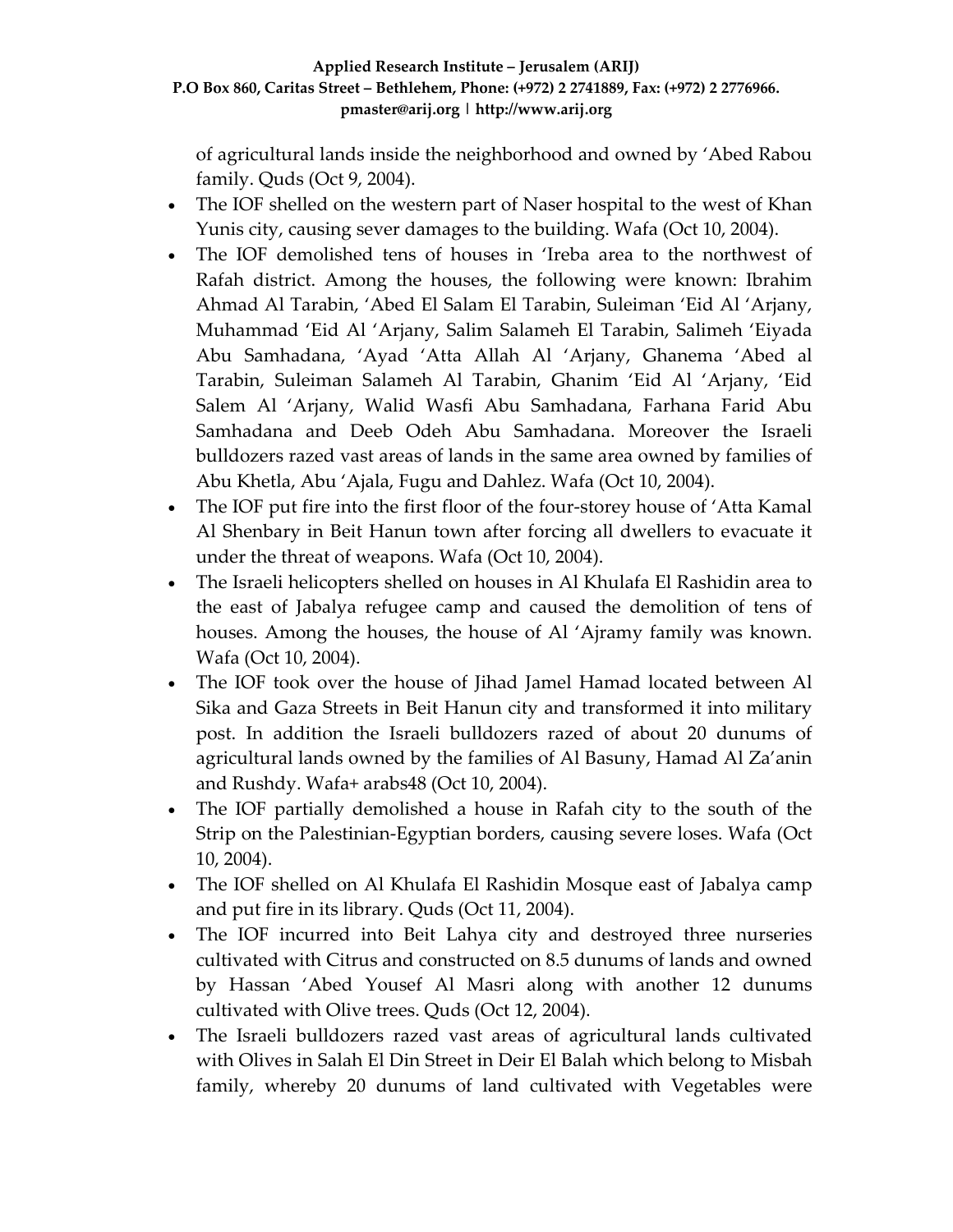razed and several numbers of plastic houses were destroyed in the area owned by families of Shahin and Misbah. Quds (Oct 12, 2004).

- The Israeli bulldozers razed vast areas of lands east of Beit Lahya city to the north of the Strip. In addition, the IOF shelled on the house of Salah Al Kelany west of the city and caused severe damages to the first floor. Wafa (Oct 13, 2004).
- The IOF erected a road between Al Hatabiya and Al Nuzha Streets in Beit Lahya city on the lands of Al Maslamy and Zaid. Wafa (Oct 13, 2004).
- The Israeli settlers established a new neighborhood "Tafa'uret Yesra'el" in Qush Qatif block of settlements, facing Neve Dekalim and supplied it with tents and construction materials; whereby, settlers are planning to construct a synagogue in the neighborhood. Quds (Oct 13, 2004).
- The IOF demolished at least four houses in Yibna refugee camp and Al Barahima area in Rafah south of the Strip. Wafa+ Al Ayam (Oct 14, 2004).
- The IOF staged into Al Ghazalat area north of Beit Hanun town and demolished commercial houses with three houses after forcing all dwellers to evacuate them under the threat of weapons. Houses belong to 'Abed Allah Abu Ghazal, Hassan Abu Shrayb and Abu Ghazi Al Jelawy, in the time the IOF notified other residents to leave their houses preparing them for demolition. Arabs48+ Wafa (Oct 15, 2004).
- The two-storey house of Muhammad Felfel was demolished by the IOF east of Beit Lahya town to the north of the Strip. Wafa (Oct 15, 2004).
- The IOF totally demolished 27 houses and partially demolished 8 others in Al Sha'ut, Al Barahima and Yibna camp in Rafah district. Houses belong to Hamouda, Al Kaseh, Zeidan, Al Bahry, Rajab, Al Kelani and Agha families. Quds+ Al Ayam (Oct 15, 2004).
- Governor of Beit Lahya announced that the IOF razed more than 1000 dunums of agricultural lands cultivated with Strawberry in the district, completely demolished three houses and partially demolished ten others. The total losses of the district during the four years of Intifada reached to \$ 500 millions. Quds (Oct 15, 2004).
- The IOF demolished the house of Al Sha'er family in Al Brazil neighborhood east of Rafah district on the Palestinian‐Egyptian borders. Al Ayam (Oct 16, 2004).
- The IOF demolished a Byzantine historical place in Izaliya village in Jabalya refugee camp, causing severe damages to the mosaic remains. Quds (Oct 17, 2004).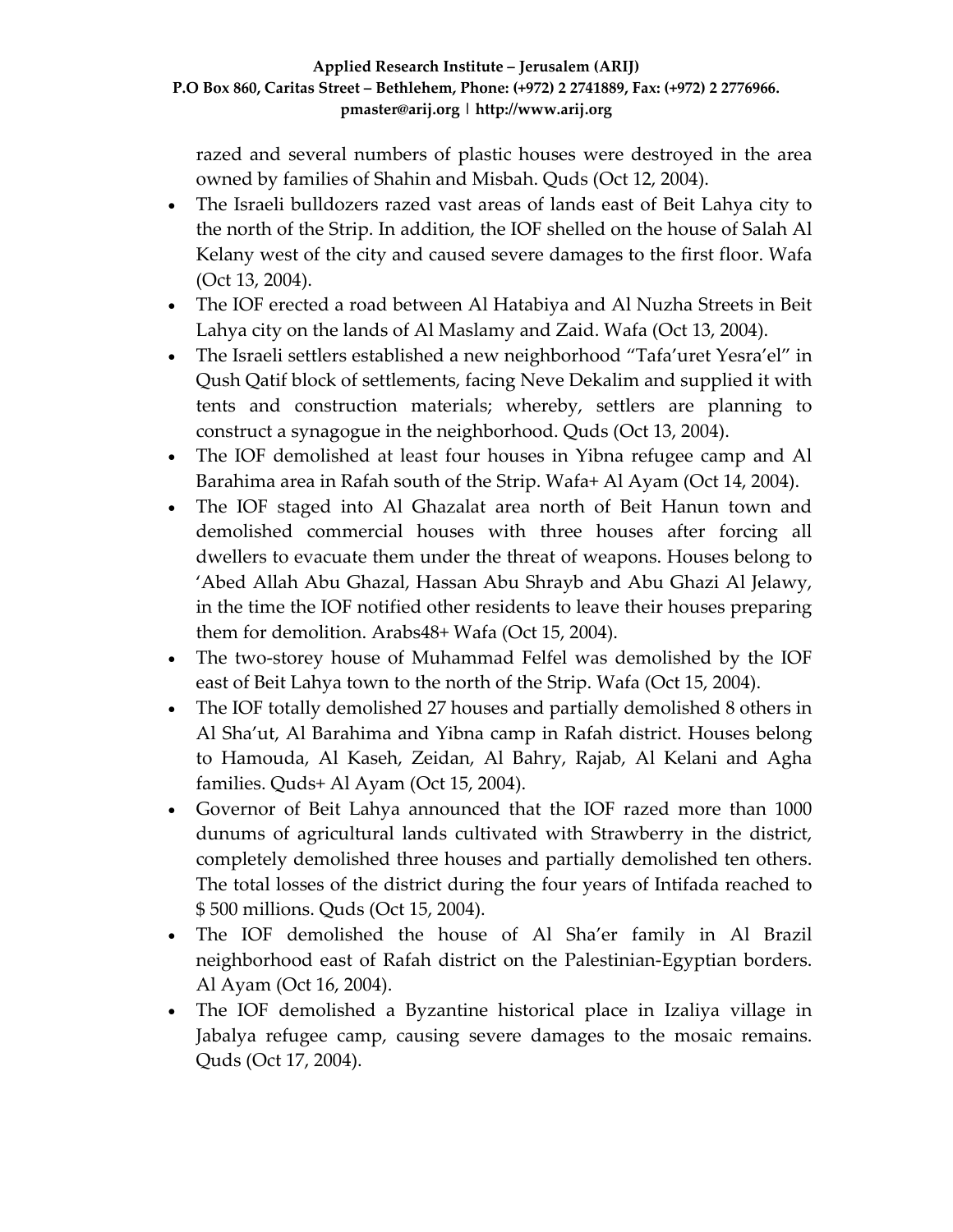- The IOF demolished four houses in Block (O) south of Rafah on the Palestinian‐Egyptian borders. Quds (Oct 18, 2004).
- The IOF constructed new military base around Netzarim settlement south of Gaza city on the rubble of the demolished Palestinian houses in the area. Al Ayam (Oct 18, 2004).
- In a research done by Haaretz newspaper assured that the IOF killed 129 Palestinians and demolished 90 houses in the last incursion into the northern of Gaza Strip. Quds (Oct 18, 2004).
- The IOF notified several numbers of landowners to evacuate their lands preparing them for confiscation. Lands are located near Abu El Nada field in Beit Lahya city. Wafa (Oct 18, 2004).
- The Israeli authorities are planning to construct the "Shlomet" village with 1500 housing units and another agricultural village "Halotset" in the western Negev to settle settlers of Qush Qatif settlement who are going to be evacuated from the Strip. Arabs48 (Oct 19, 2004).
- In a report issued by the United Nations Relief and Works Agency assured that the IOF killed 100 Palestinians and demolished 90 houses during the last incursion into the northern Gaza Strip. Quds (Oct 19, 2004).
- The Israeli bulldozers razed vast areas of agricultural lands and uprooted trees in Khayal and Abu Ramadan nurseries to the northeast of Beit Hanun city. Moreover the IOF closed Salah El Din road and erected a trench in the area. Wafa (Oct 19, 2004).
- The IOF shelled on the house of 'Amir Qarmut in Beit Lahya city to the north of the Strip, causing severe damages to the house. Wafa (Oct 22, 2004).
- The Israeli bulldozers razed vast areas of agricultural lands in 'Ireba area in Rafah to the south of the Strip, in addition to two plastic houses owned by Hamid Abu Khatleh and Amen Mady. Wafa (Oct 22, 2004).
- The IOF razed 15 dunums of agricultural lands near Morag settlement north of Rafah city with 7 plastic houses. Quds (Oct 22, 2004).
- The IOF constructed new military watch tower north of Netzarim settlement and added several numbers of cement blocks in the northeastern part of the settlement. Wafa (Oct 23, 2004).
- The IOF demolished an agricultural station owned by the ministry of agriculture in Beit Hanun city. In addition the Israeli bulldozers razed vast areas of agricultural lands which belong to the agricultural collage of Al Azhar University. Wafa (Oct 24, 2004).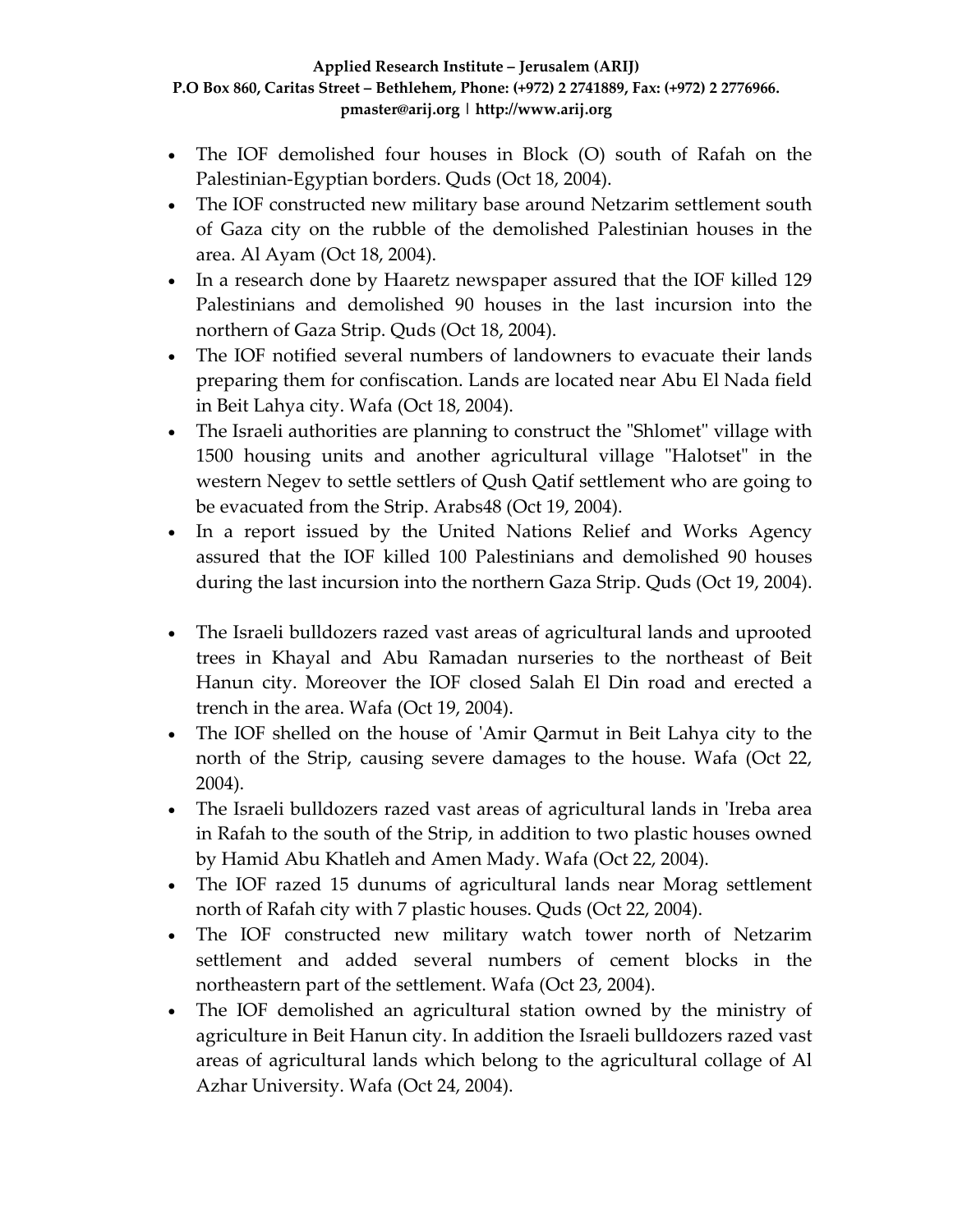- The IOF staged into Baten Al Samin area west of Khan Yunis district, demolished 15 houses and razed lands. Among the owners known were: Fakhry Shbair, Abu Riyad Sha'th, Hmaydan Sha'th, Abu Jawad Faris, Mustafa Al Barqy and a cemetery owned by Al Shaʹir family. Wafa (Oct 25, 2004).
- The Israeli troops took over the house of Majed Abu 'Eid in Al Qarara town to the north of Khan Yunis city and transferred it into military barrack. Wafa (Oct 25, 2004).
- The Israeli bulldozers staged into Al Zaytoun neighborhood to the south of Gaza city, razed vast areas of agricultural lands and several numbers of plastic houses owned by the families of ʹAzam, Hasan and Al Dahdouh. Wafa (Oct 26, 2004).
- The IOF shelled on a residential building in Al Namsawi neighborhood west of Khan Yunis city and caused severe damages to the properties. Wafa (Oct 26, 2004).
- The Israeli bulldozers staged into Beit Hanun city and destroyed more than 150 dunums of agricultural lands which belong to Ayoub Al Kafarneh, Fuad Al Shobaky and the families of Khayal, Al Sharfa and Al Mshalah. Wafa (Oct 27, 2004).
- According to the statistics of Al Mizan center for human rights assured that the IOF during the last incursion in Khan yunis city demolished 48 houses in which 29 houses were completely demolished, displaced 46 families and razed 45 dunums of agricultural lands, 15 dunums of them were razed time before. Quds (Oct 27, 2004).
- The IOF incurred into the northeast of Beit Hanun city under heavy barrage of gunfire and razed of about 250 dunums of lands owned by Al Sharfa, Al Shoubaky, Al Kafarneh and Al Khayal families. In addition the IOF demolished the house of Yousef Farah, displacing 8 dwellers and razed plastic houses owned by Abu Ramadan, Al Yazagy and Abu Sido families. Al Ayam (Oct 28, 2004).
- The IOF razed vast areas of agricultural lands and several numbers of plastic houses north of Rafah city. Among the owners known were the families of Abu Jazar, Abu Gharara and Abu El Nada. Wafa (Oct 29, 2004).
- The IOF demolished 13 houses in 'Ireba area south of Morag settlement to the north of Rafah city without giving the owners the chance to salvage any of their possessions. Houses belong to: Abu Jazar, Omar Abu Reziq, Ismaʹil Abu Gharara, ʹAbed El Naser Abu Gharara, Hisham Abu Gharara,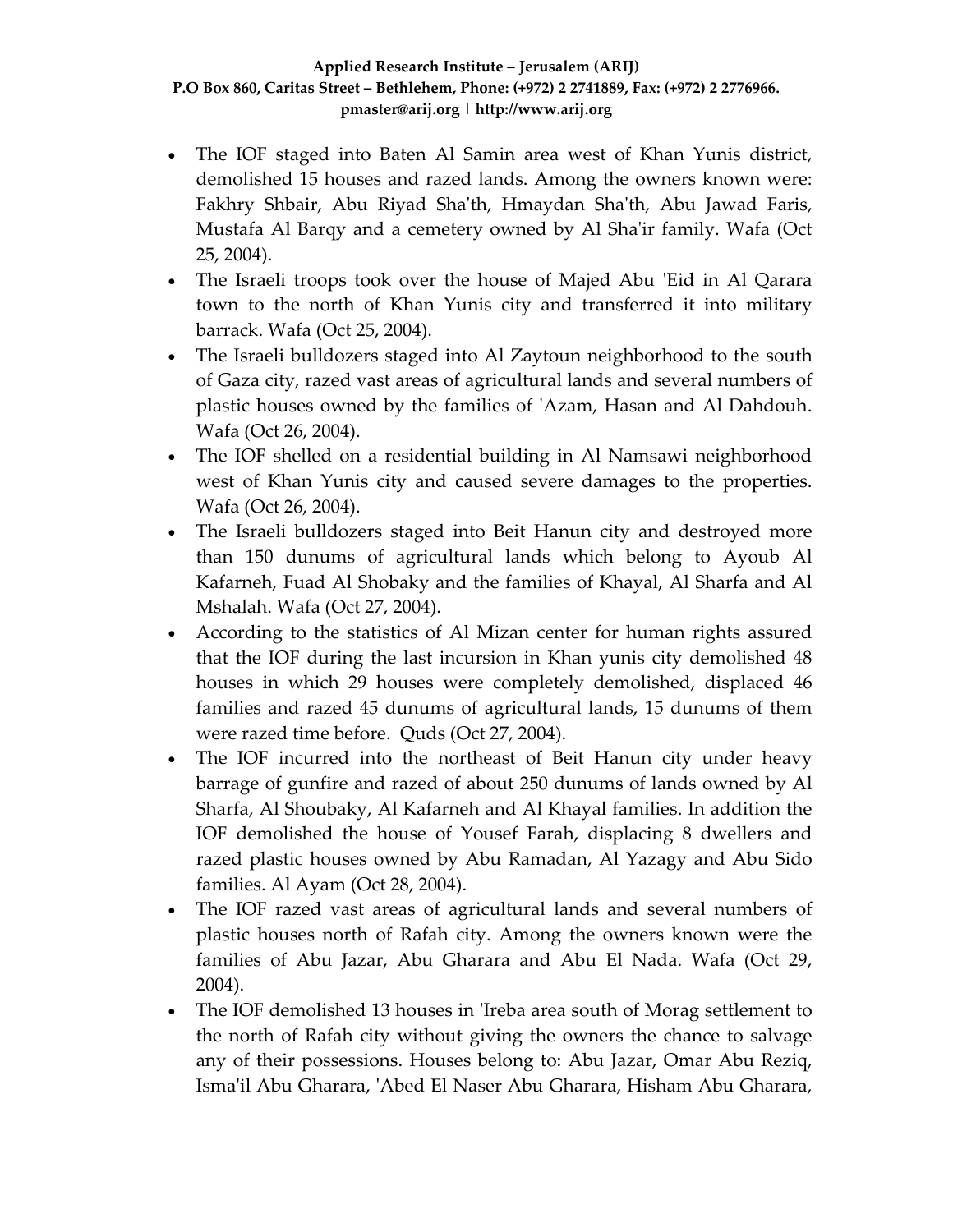Yahya Abu Gharara, Mirʹy Abu Gharara, Yunis Abu Gharara, Nabil Abu Gharara, ʹAtwa Abu Jazar, Subhi Abu Jazar, Fayz Abu Gharara and Saʹed Abu Jazar. Wafa (Oct 30, 2004).

### **Bethlehem**

- The IOF dynamited the house of Khalil 'Ali Abu Baker after planting it with heavy explosive devices in 'Aida refugee camp, causing severe damages to the neighboring houses. Al Ayam (Oct 6, 2004).
- The IOF took over the house of 'Emad Abu Fida in Al Duha town to the west of Bethlehem city and transformed it into military base. Wafa (Oct 10, 2004).
- The Israeli settlers of Beit 'Ein stole the Olive harvest of a number of residents in Al Jab'a village to the south of Bethlehem city and hindered landowners from accessing their own lands. Wafa (Oct 17, 2004).
- The IOF aggressed on Palestinian residents while harvesting their Olive trees in Beir ʹOwna and Wad Ahmad areas near bypass road # 60 in Beit Jala city and hindered them from further access of their lands. The IOF claimed the Lands as "absentee properties". Wafa (Oct 18, 2004).
- The IOF confiscated 40 dunums of lands north of Bethlehem city owned by the Municipality of Bethlehem under the pretext of "absentee land". Quds (Oct 20, 2004).
- Two Israeli families settled in a Palestinian house located near Rachel tomb area in the northern entrance of Bethlehem city claiming their ownership of it. It is worth mentioning that the two families constructed a religious school in the house in an attempt to have more settlers in the near future. The house is surrounded with 5 dunums of lands. Quds (Oct 27, 2004). For more [information,](http://www.poica.org/editor/case_studies/view.php?recordID=413) click here
- The IOF handed military orders to 14 Palestinian families living in Jabal El Dik area in Beit Sahour city to demolish their houses, an under‐ construction building (locally known as building # 9) considered part of the Orthodox housing project and the nearby park under the pretext of not having building licenses from Beit Ell civil administration. Houses belong to: Iyad El Hilow, Naser Nayroukh, Rasim 'Ibayat, Ibrahim Nayroukh, Thaljiya Daoud Jad Allah Hana, Hafiz Elias Qasis, Emil, Tawfiq Odeh, Nihad Yousef Najim, Jeries Hanna Qumsiya, and Jadʹoun Khalil ʹIbayat. Quds+ ARIJ (Oct 28, 2004). **For related [information](http://www.poica.org/editor/case_studies/view.php?recordID=452) click [here](http://www.poica.org/editor/case_studies/view.php?recordID=452)**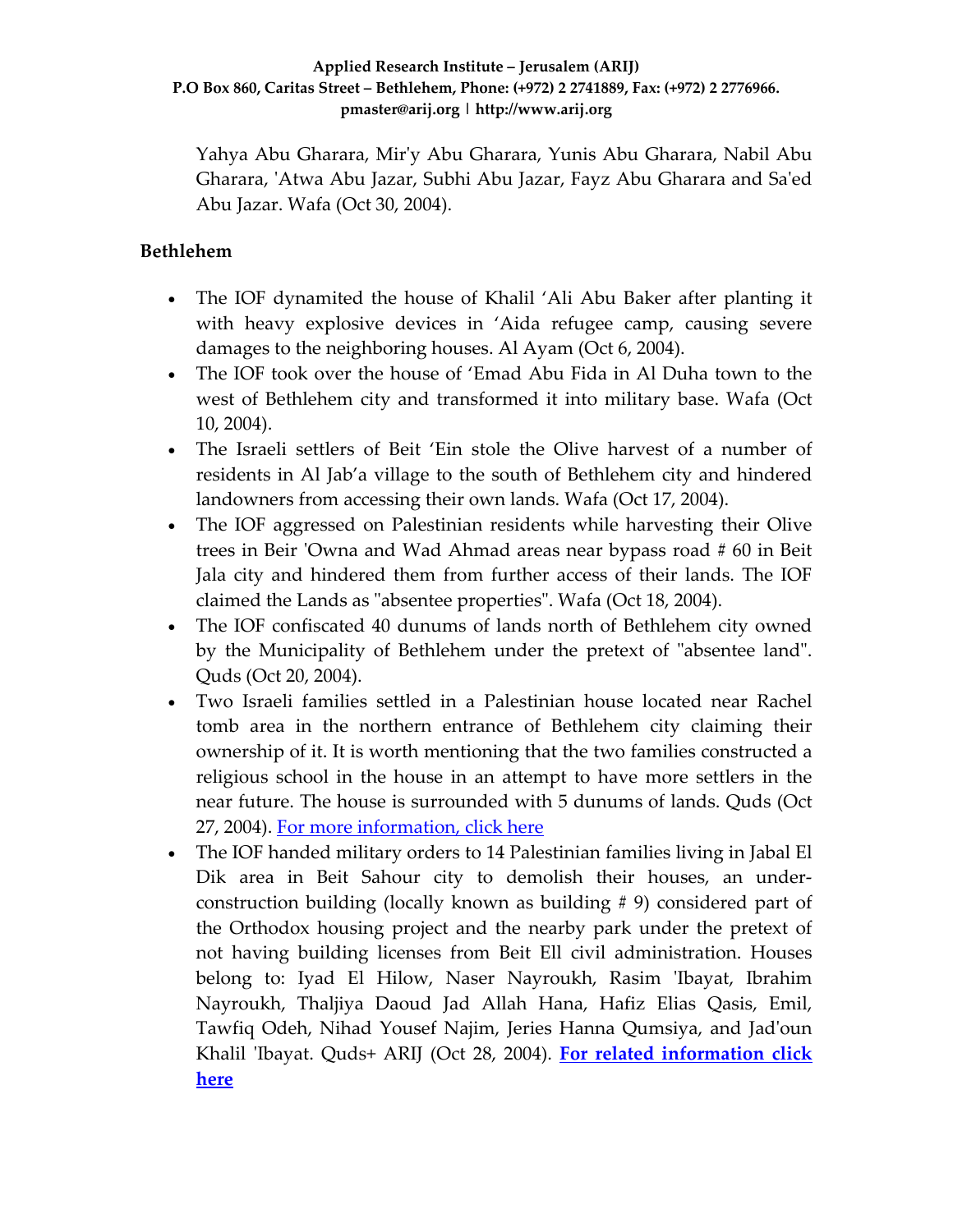

• The IOF handed Isaac Saleh 'Atiya, Othman Issa 'Atiya and Ibrahim Muhammad Manasra from Wad Fukin military warnings to demolish their houses and Water wells. In addition, the IOF also notified Khalid Muhammad Dwab and his brothers of their intentions to demolish their 5 houses in Ras Al Wad area to continue the erection of the "Trans-etzion" road connecting settlements in the eastern rural areas in Bethlehem with Har Homa (Abu Ghneim Mountain) east of Jerusalem city. Quds (Oct 29, 2004).

### **Jenin**

• The IOF dynamited the house of Iyad Muhammad Abu El Rab in Jalbun village to the east of Jenin. Dwellers weren't given any chance to salvage any of their belongings. Wafa (Oct 13, 2004).

### **Hebron**

- The IOF took over the house of 'Abed Al Jalil Da'na in Wad Al Nasara neighborhood in Hebron city and transformed it into military barrack. Moreover, a number of Jewish settlers from Qiryat Arba' aggressed on the house of Kamel Al Bouty Jaber located close to the main road of the city. Settlers also constructed several numbers of tents on lands owned by Mahmoud Jaber. Wafa (Oct 1, 2004).
- The Israeli Defense Ministry is planning to start constructing the Segregation Wall along the Green Line in the south. As a result, the Israeli settlements south of Hebron Mountain such as 'Asqalan, Tana, Sham'a and Susia will be out of the route. Quds (Oct 4, 2004).
- The Israeli forces razed vast areas of lands and uprooted hundreds of Olive trees in Wad El Sur and Kherbit Ad Deir to the west of Surif town northwest of Hebron city for the Segregation Wall process. Not forgetting to mention that more than 500 dunums from Surif lands are planned to be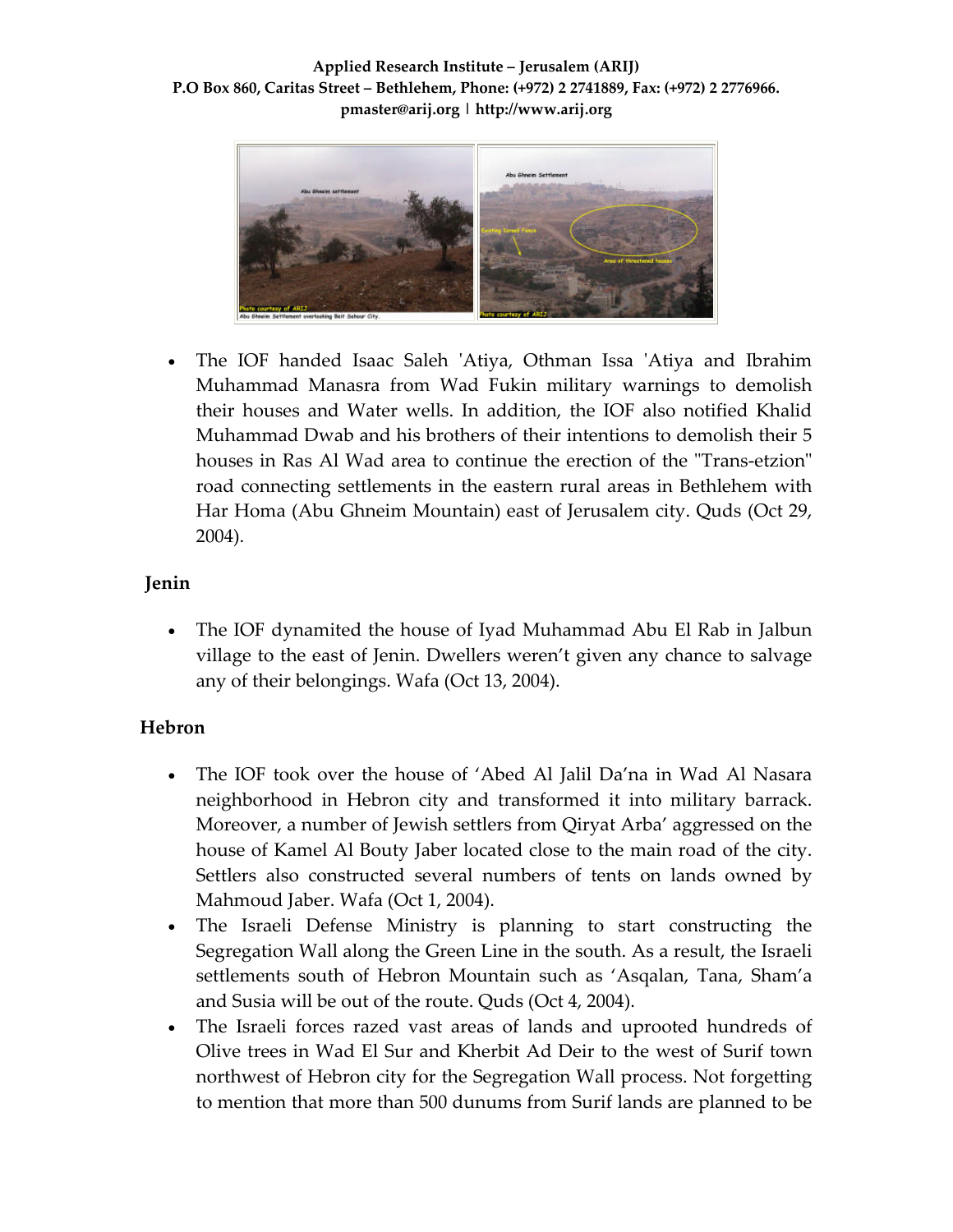confiscated for the wall constructions. Lands belong to: Sami Naji Barath'iya, Mahmoud Ahmad 'Edwan, Musa Muhammad 'Abed El Razik, Khalil Muhammad 'Afaneh and his brothers and Ibrahim 'Abed El Qader 'Abed El Jalil Abu Fara and his brothers. Wafa (Oct 4, 2004).

- The IOF uprooted hundreds of Olive trees cultivated in 60 dunums of lands in Deir El 'Asal Al Fuqa and Al Tahta to the southwest of Hebron city for the Segregation Wall. Lands belong to Diab Muhammad Al Shawamreh, Rasmi 'Ali, Ghazi, Farouq Isma'il Al Shawamreh, Khalil 'Ali Al Shawamreh, Yousef and Muhammad Ibrahim Al Shawamreh. Quds (Oct 8, 2004).
- The IOF staged into Duarban area to the south of Hebron city and demolished the house of Hafez Najy Al Khateeb, causing severe damages to the house. Wafa (Oct 13, 2004).
- Law society "Al "Haq" was able to get an order from the Israeli Supreme court to give back two houses to their owners. The houses belong to: Amina Al Bakry and Shahinaz Al Sharabaty in Hebron city and were taken by the Israeli settlers one year ago. Quds (Oct 13, 2004).
- The IOF took over the house of Sameh 'Abed Allah Salhoub in Kanar area on the entrance of Dura town and transformed it into military barrack after forcing all dwellers to evacuate it under the threat of weapons. Al Ayam (Oct 14, 2004).
- The IOF dynamited the house of 'Abed El Fatah 'Abed Al Ghani Al Ja'bary in Hebron city after planting it with heavy explosive devices, displacing 12 dwellers and causing damages to another 4 houses owned by: Mazen 'Abed El Hamid Al Ja'bary, Hamad Ramadan Al Ja'bary and Arafat 'Abed El Haq Al Ja'bary. Wafa (Oct 14, 2004).
- The IOF hindered residents of Yatta, Bani Na'im and Deir El 'Asal villages in Hebron from accessing their lands for Olive Harvest. In addition, settlers of colonists of Bani Haver to the east of Hebron uprooted tens of Olive trees owned by residents of Khirbet Al Bwayb south of Bani Na'im town. Wafa (Oct 14, 2004) .
- The IOF partially demolished the three-storey house of Rajab 'Abed El Mu'ty Abu Shkhadim in Wad Abu Katela neighborhood to the west of Hebron city, causing sever damages to the properties. Wafa (Oct 16, 2004)
- The IOF demolished "Alqantara" ancient historical building and put fire into another ancient building owned by Rasmi Jaber in Hebron city under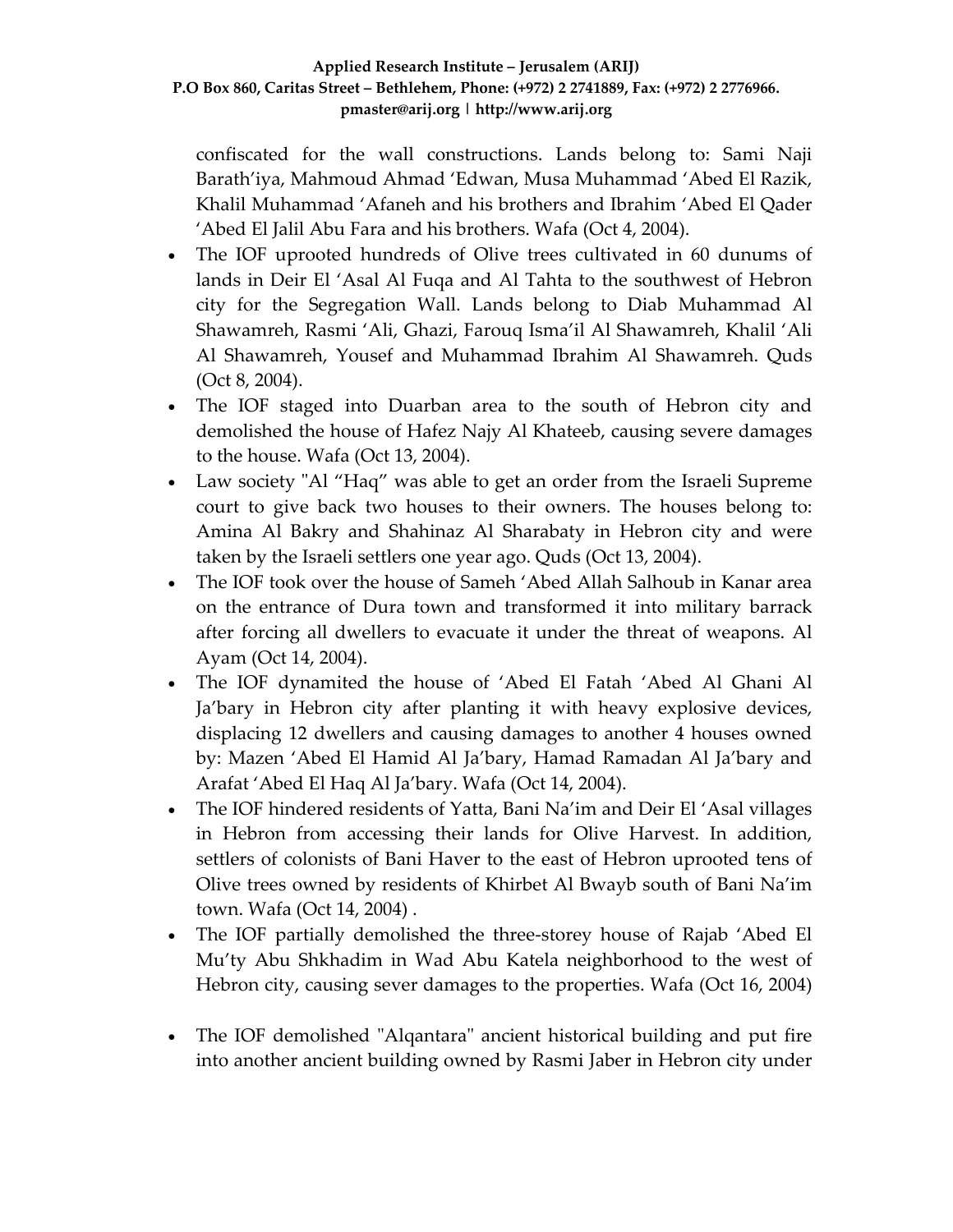the pretext of constructing a bypass road (Prayers road) for the armed Israeli settlers of Qiryat Arbaʹ. Wafa+ IPC (Oct 19, 2004).

- For the third day on row, the IOF keeps on transferring the house of Ahmad Asʹad Jaber in Wad Al Nasara neighborhood near Qiryat Arbaʹ settlement into a military barrack conducted under the pretext of providing security for the Israeli settlers in the area. Al Ayam (Oct 24, 2004).
- Settlers of Ramat Yashai constructed on Tel Al Rumayda neighborhood took over the house of Zakariya Al Bakry and supplied it with their belongings. Wafa (Oct 25, 2004).
- The IOF started razing lands of Deir El 'Asal village located to the southwest of Hebron for the Segregation Wall breaching the Israeli Supreme court's decision issued two days ago to stop the construction of the wall in the area. Al Ayam (Oct 25, 2004).
- Settlers of Otan'il on the entrance of Al Samu' town south of Hebron city stole the olive harvest and destroyed tens of Olive trees from the lands of ʹEid Abu Sikha. Wafa (Oct 27, 2004).

### **Nablus**

- The IOF took over the house of Al Ghazawi family in the eastern Market area and transformed it into military watch point. Quds (Oct 3, 2004).
- In a report issued by the Palestinian ministry of Information assured that more than 450 houses were completely demolished and 7000 others were partially damaged by the IOF since the beginning of the second Intifada until recently in Nablus district. Quds+ Al Ayam (Oct 4, 2004).
- The IOF and for the seventh time took over Naseef building composed of nine floors in "Nablus New city" to the southwest of Nablus city and turned it into military barrack. Wafa (Oct 4, 2004).
- The IOF took over the house of the prisoner Husam Khader in Balata refugee camp and transferred it into military barrack. Arabs48 (Oct 11, 2004).
- The IOF dynamited the house of Muhanad Abu 'Aysha in Beit Wazan after planting it with heavy explosive devices. Wafa (Oct 12, 2004).
- The IOF staged into Suq Al Basal area in Nablus city and threatened to demolish the house of Martyr Naef Abu Sharikh. Not forgetting to mention that this is the third time the IOF demolish this house. Arabs48 (Oct 21, 2004).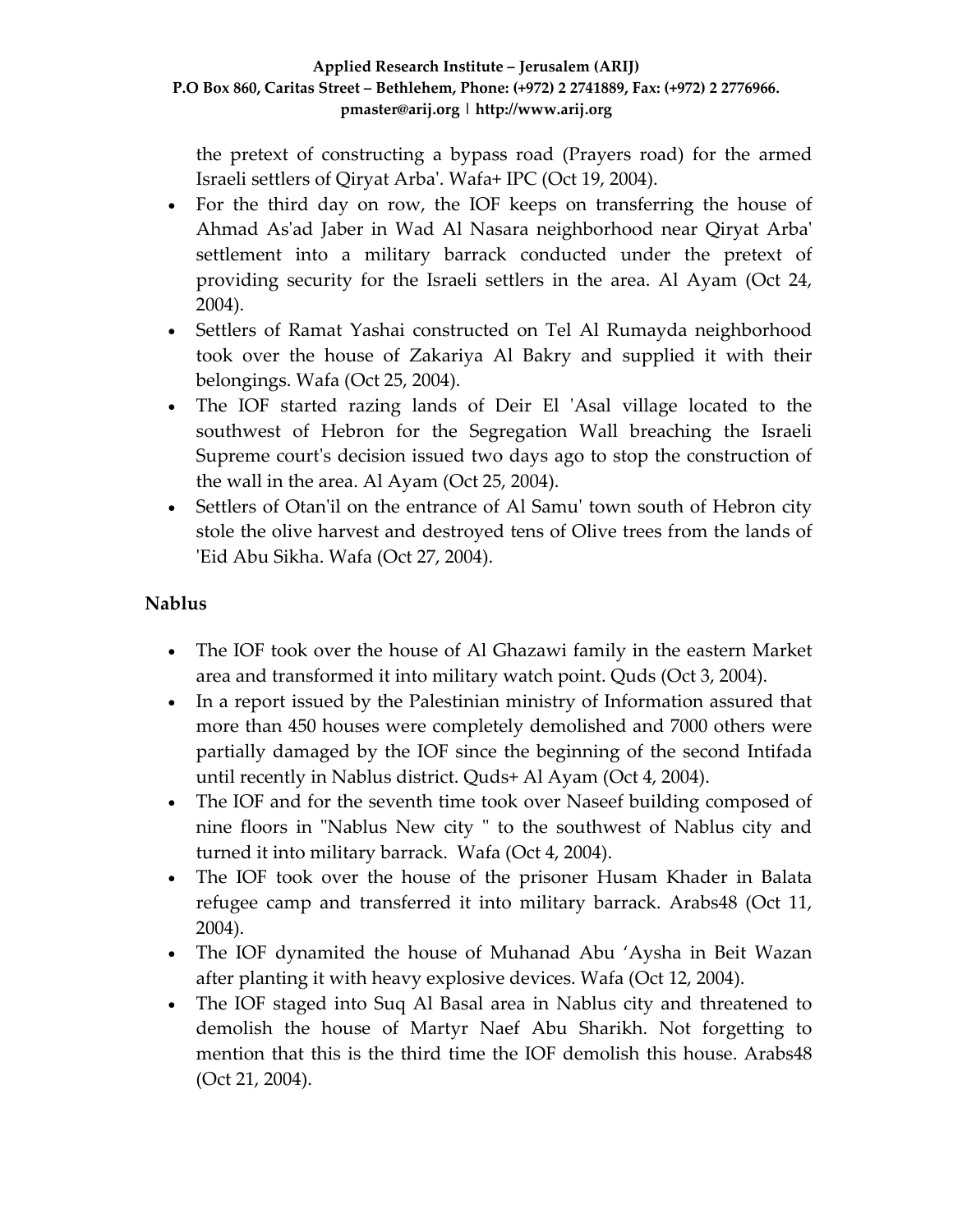• A number of Jewish settlers put fire in 15 dunums of lands and destroyed 120 Olive trees and 30 Almond and Figs trees in Burqa village located on the main road that connects Nablus city with Jenin city. Lands belong to Raja 'Abed El Rahman Saif, Mahmoud Amen Naser Abu Musa and Shawkat Sherif Saif. Quds (Oct 31, 2004).

### **Tulkarm**

- The Israeli bulldozers uprooted 100 Olive trees in Al Ras area located in Dahiyat Shwayka Al Shamaliya north of Tulkarm city and east of the Segregation Wall path. Lands are owned by 'Abed Allah Salim Na'alweh and Ahmad Abu 'Aysha. Wafa (Oct 4, 2004).
- The IOF uprooted 20 Olive trees owned by Abu 'Aysha family in Dahiyat Shwayka south of Tulkarm city near the Segregation Wall path to erect a road near the wall's path. Al ayam (Oct 18, 2004).
- The Israeli troops hedged with barbed wires lands around Avnei Hafetz settlement constructed on lands of Al Hafasy village to the southeast of Tulkarm city to attach the lands to the aforementioned settlement. Al Ayam (Oct 28, 2004).
- The Israeli chief commander Moshe Keplenski issued military order to confiscate 305 dunums of lands cultivated with olives (Block 2) from southern Shufa near the bypass road in Tulkarm city for military purposes. Lands belong to Muhammad Hassan Daroby and the families of Hanun and Abu Al 'Alya. Quds (Oct 31, 2004).

## **Ramallah**

- The IOF closed all entrances leading to Deir Mish'al village west of Ramallah district with earth mounts and hindered residents from accessing the village. Quds (Oct 12, 2004).
- The IOF took over vast areas of agricultural lands in Al Luban Al Sharqiya village between Nablus and Ramallah districts to expand the borders of the nearby 'Eli settlement. The confiscation resulted in attaching a mountain east of the city; it is worth mentioning that the IOF have erected a road in the confiscated lands before 10 days. Quds (Oct 13, 2004).
- The Israeli settlers stole the Olive harvest of Samih Musa Abu 'Alya in Al Mugheir village to the northeast of Ramallah city. Wafa (Oct 15, 2004). For more information, click here.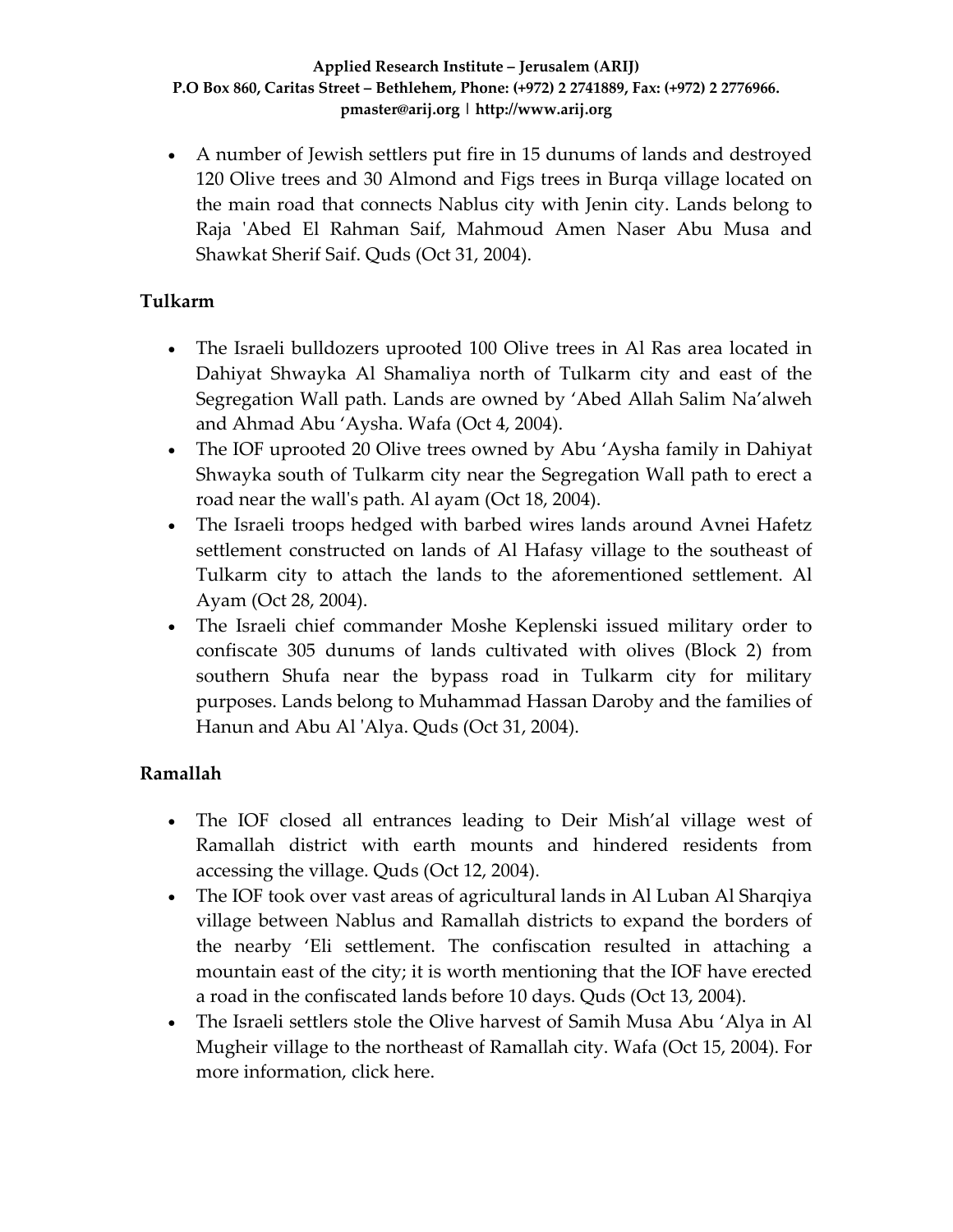• Settlers of Shilo aggressed on 50 dunums of lands cultivated with Olives, stole the Olive harvest and hindered their owner Hussein Saʹed Abu ʹAlya from accessing his lands at favor of taking over it. Wafa (Oct 27, 2004).

### **Salfit**

- Settlers of Elkana settlement in Salfit city initiated the construction of a new neighborhood within the settlement. On the other hand, the Israeli authorities announced lately that they will dismantle Givat Haroeh, Ramat Gil'ad and west Negohot outposts in the coming days according to the order issued by the Israeli Supreme court. Al Ayam (Oct 5, 2004).
- Settlers of Kfar Tebwah put fire in the lands planted with Olive trees in Yasuf village in Salfit district, causing severe loses. Al Ayam (Oct 12, 2004). for further information, click here.

### **Others**

- In a report issued by the Palestinian Central Bureau of Statistics (PCBS) assured that there are 425,000 Israeli settlers in the West Bank of which 341,000 of them settle in settlements located within the Segregation Wall path (West of the Wall) while the rest 84,000 settlers reside in settlements located outside the wall border (East of the Wall). The report also assured that 200,000 settlers residing inside the Wall border are in Jerusalem district. Wafa (Oct 10, 2004).
- In a report issued by the Israeli Central Bureau of Statistics (ICBS) assured that, since the beginning of Year 2004 until the end of July 2004, more than 250 apartments were sold in settlements of the West Bank and the Gaza Strip, an increase of 20% from the previous year. Quds (Oct 12, 2004).

| Governorate Confiscated Threatened | Land<br>(Dunum) | Land<br>(Dunum) | Uprooted Houses<br>Trees | Demolished to be | Houses<br>Threatened<br>demolished |
|------------------------------------|-----------------|-----------------|--------------------------|------------------|------------------------------------|
| Bethlehem                          | 40              |                 |                          |                  | 22                                 |
| Jerusalem                          | 50              |                 |                          |                  |                                    |
| Jenin                              |                 |                 |                          |                  |                                    |